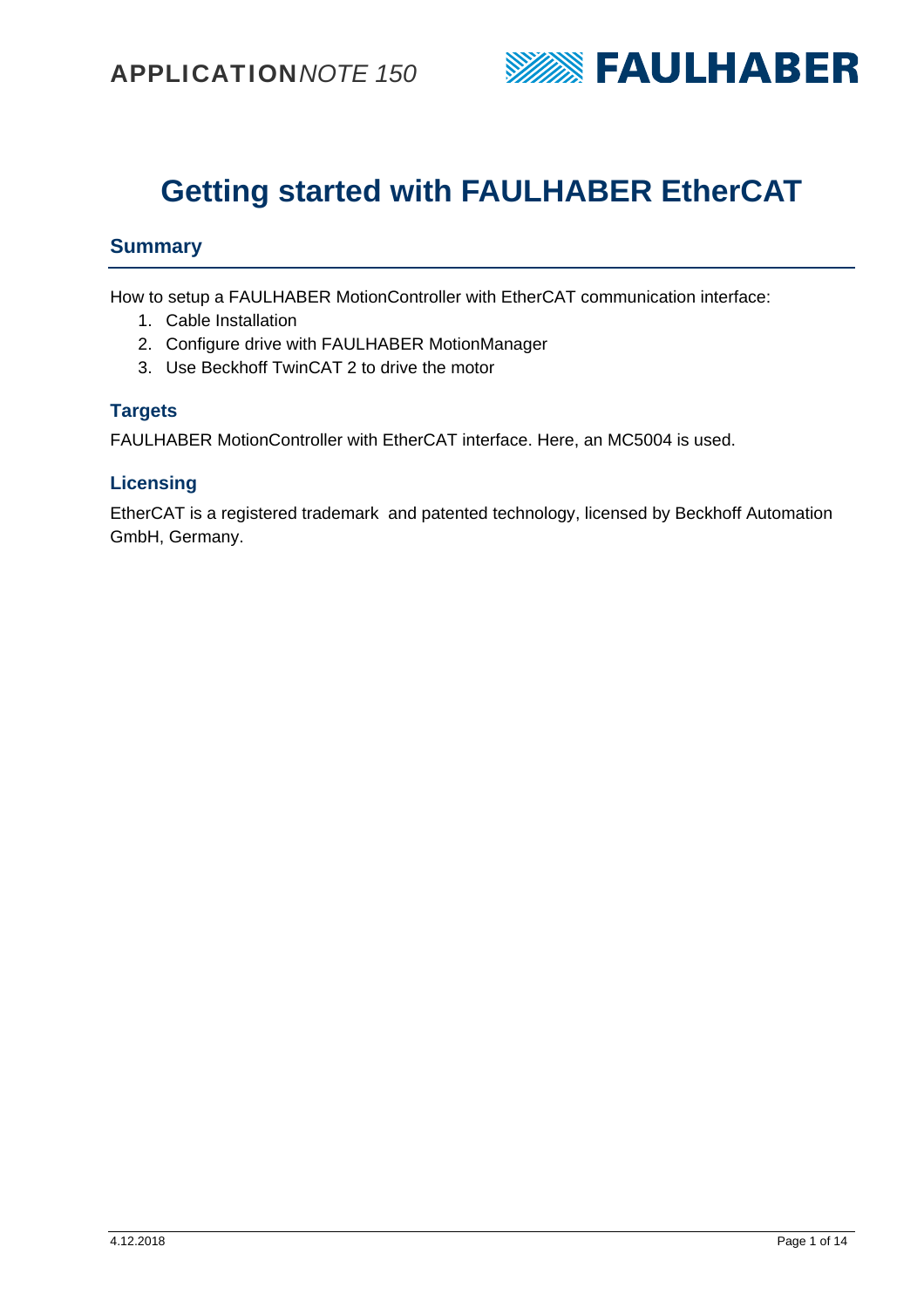

## **Cable installation**

You need the following connections:

- 1. Power and electronics connection with 24V.
- 2. EtherCAT-In connected to your PLC. For debugging, use a router in the middle, so you can get Wireshark-trace from the communication of the PLC with the MotionController; you need a free network port on your PC for that.
- 3. Ethernet connection from your PLC to a free network port on your computer; preferably use router in the middle to get an IP address via DHCP (e.g. D-Link DIR-100, Trendnet TW100)
- 4. Connect a drive with the MotionController.
- 5. USB-port with your PC for setup (do not connect yet!).

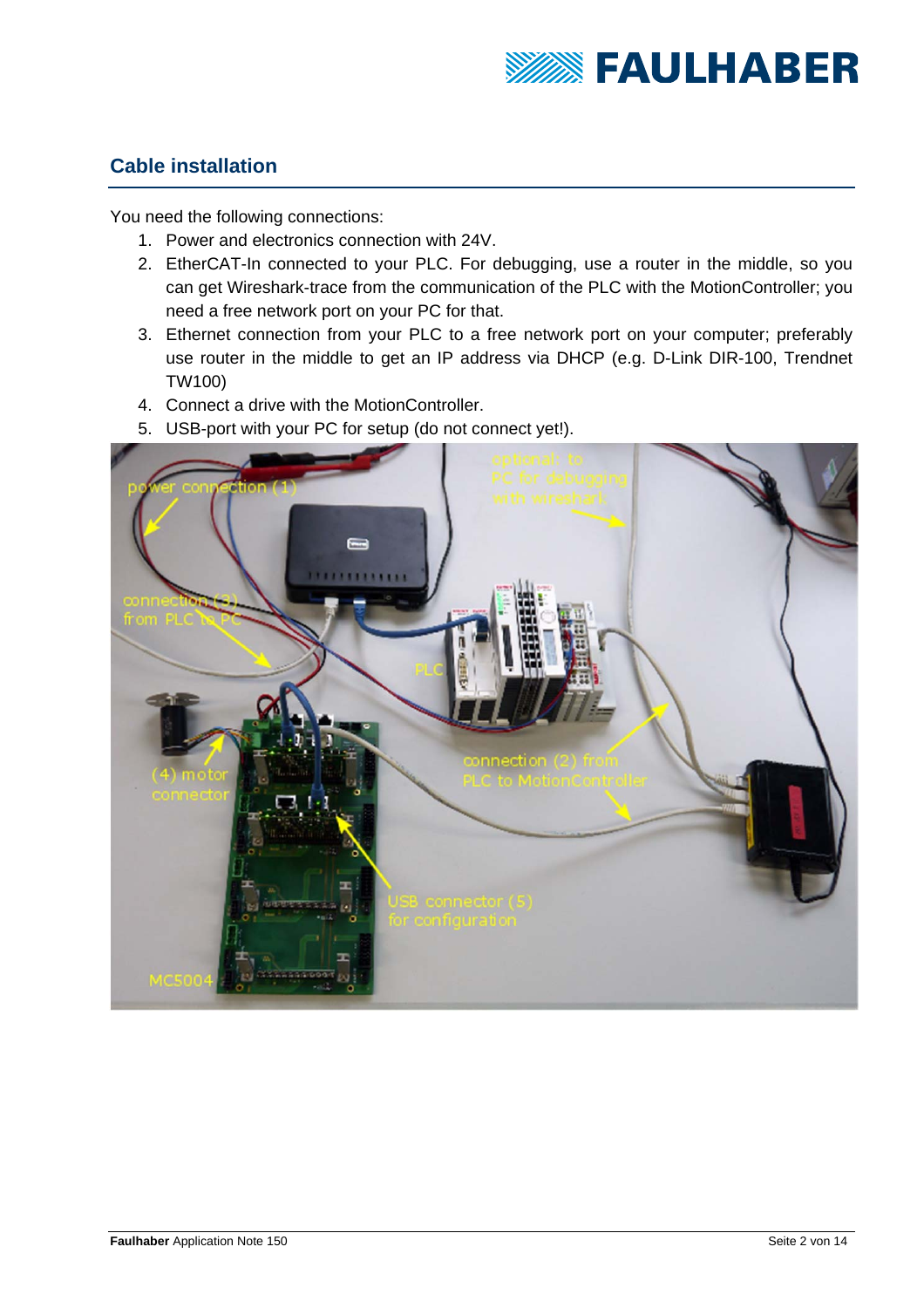

# **MotionManager**

Configure drive to run the connected motor.

- 1. Do NOT connect the FAULHABER MotionController to your computer. Install USB driver first, see the following steps.
- 2. Install MotionManager 6 and start it.
- 3. Connect USB cable from PC to FAULHABER MotionController
- 4. Power your controller, check that the power-LED on the controller is on.
- 5. Windows will install USB drivers.
- 6. MotionManager menu:
	- a. "Terminal"  $\rightarrow$  "Manage Connections..."
	- b. Only select USB":

| ◢<br>Manage connections | X                         |
|-------------------------|---------------------------|
| Motion Manager<br>⊧ USB | Supported interfaces      |
|                         | Interface                 |
|                         | CAN                       |
|                         | COM<br>$\overline{V}$ USB |
|                         |                           |
|                         |                           |
|                         |                           |
|                         |                           |
|                         |                           |
|                         |                           |
|                         | Cancel<br>Help<br>OK      |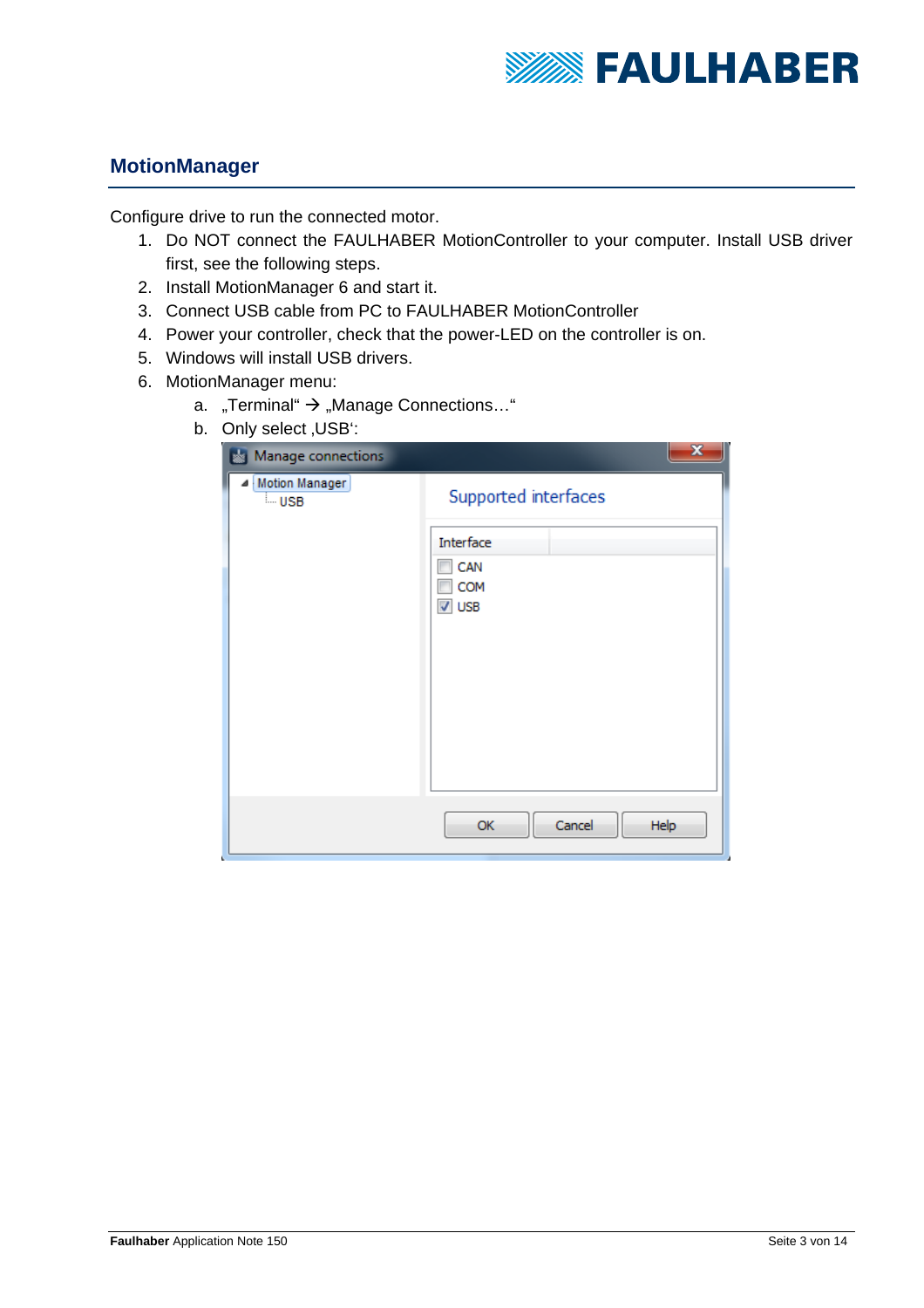

c. Only select , FAULHABER MC3 USB':

| Manage connections                              |                                                   |                                                                              |
|-------------------------------------------------|---------------------------------------------------|------------------------------------------------------------------------------|
| ▲ Motion Manager<br>⊿ USB<br>- FAULHABER MC3 US | Available interface plug-ins                      |                                                                              |
|                                                 | Interface plug-in                                 | <b>Details</b>                                                               |
|                                                 | FAULHABER MC3 USB<br>√<br><b>FAULHABER SC USB</b> | Driver for FAULHABER MC3 USB devices<br>Driver for FAULHABER SC USB adapters |
| m.<br>Þ                                         |                                                   | Cancel<br>OK<br>Help                                                         |

- d. Make sure the motion controller is powered and connected to your computer via USB. Click "Update list" if necessary.
- e. Select your USB port:

| Manage connections                                           |                  | X                                         |  |  |
|--------------------------------------------------------------|------------------|-------------------------------------------|--|--|
| ▲ Motion Manager<br>$4 \cdot \text{USE}$<br>FAULHABER MC3 US | Ports found      |                                           |  |  |
| <sub>i</sub> USB1                                            | Port             | <b>Details</b>                            |  |  |
|                                                              | $\nabla$ USB1    | FAULHABER MC3 S/N0000003000000004FFFFFFFF |  |  |
| m.<br>Þ<br>∢                                                 | ∢<br>Update list | m.<br>r                                   |  |  |
|                                                              |                  | OK<br>Cancel<br>Help                      |  |  |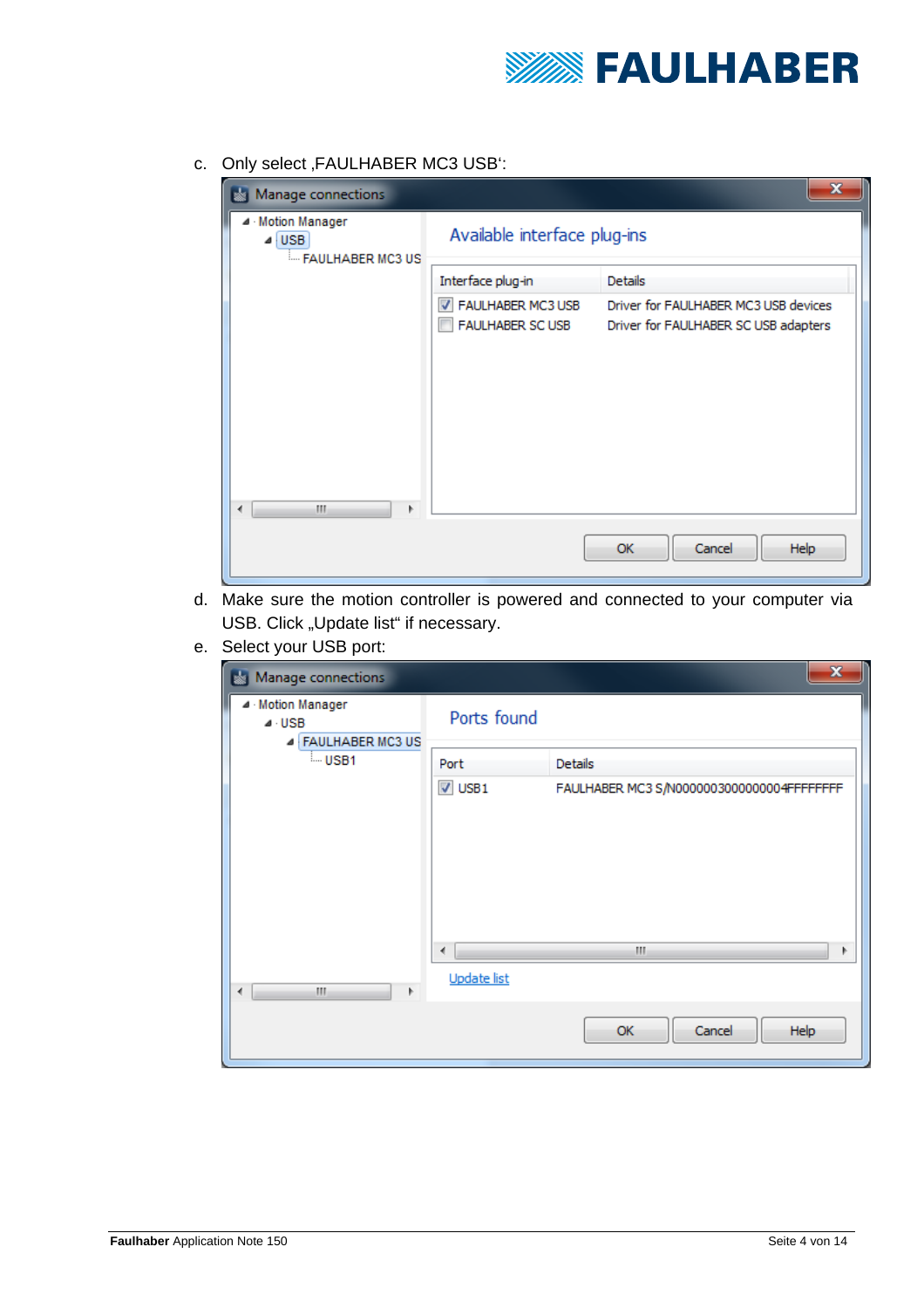

f. Select , CO\_USB'. Click , OK':

| Manage connections                                    |                    |                                      | $\mathbf{x}$ |
|-------------------------------------------------------|--------------------|--------------------------------------|--------------|
| Motion Manager<br>$4 \cdot$ USB<br>4 FAULHABER MC3 US | Configuration USB1 |                                      |              |
| USB1                                                  | Protocol plug-in   | <b>Details</b>                       |              |
|                                                       | <b>V</b> CO_USB    | CO protocol for MC3 devices over USB |              |
| m.<br>Þ<br>∢                                          | ∢                  | an.                                  |              |
|                                                       |                    | Cancel<br>OK                         | Help         |

g. The controller is found:

| <b>FAULHABER Motion Manager 6</b>           |                                                                            |
|---------------------------------------------|----------------------------------------------------------------------------|
|                                             | File Edit Terminal Commands Configuration Tools Extras View<br><b>Help</b> |
| $\bigcirc$ $\bigcirc$ $\bigcirc$ $\bigcirc$ |                                                                            |
|                                             | ***, Node Explorer<br>$\mathbf{\mu} \times$<br>,,,,,,,,,,,,,,,,,,,,,,,,,,, |
| <b>Initial Startup</b>                      | $\vert$ ?<br>- Tal<br>ld<br>$\mathrm{^{51}C}$<br>ыu                        |
| <b>Establish connection</b>                 | 里 Motion Manager - schnoggel                                               |
| Select motor                                | USB <sub>1</sub><br>Node 10: MC3 Test Device<br>(i) Node Info              |
| Configure controller<br>UANO.               | Select motor                                                               |
| Operate motor                               | Sequence programs<br>Files                                                 |
| Configuration                               |                                                                            |
| Tools                                       |                                                                            |

- 7. Setup the motor:
	- a. In the main menu of the MotionManager: "Select Configuration"  $\rightarrow$  "Initial Startup"  $\rightarrow$  "Select motor…"
	- b. Select motor type, series, and type. Hit, Next'
	- c. Select encoder system. Normally, leave as it is. Hit, Next'
	- d. Assign encoder lines. Normally, leave as it is. Hit, Next'
	- Transfer configuration e. Hit  $\equiv$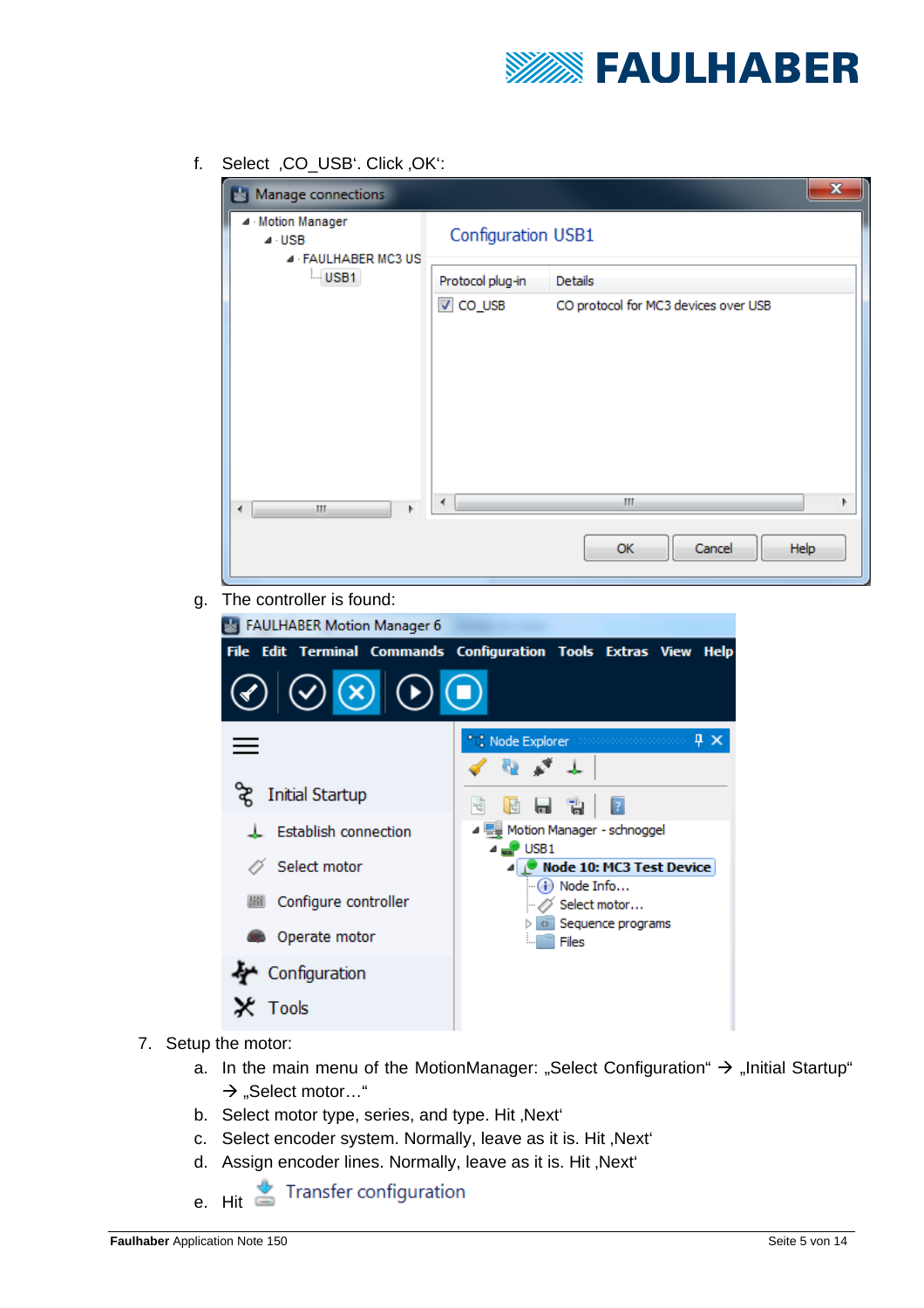

- f. Hit .Next<sup>\*</sup>
- g. Select check-box. Hit Start adjustment of the Hall sensor signals
- h. The motor will turn and automatically adjust the hall signals. This must succeed! Otherwise, correct any error first before proceeding.
- i. Hit, Finished' and permanently save changes to the controller.
- 8. Run the motor: From the main menu, select "Tools"  $\rightarrow$  "Motion Cockpit":

| Motion Cockpit |                               |       | ${\color{red} \textbf{1}} \textbf{1} \textbf{1} \textbf{1} \textbf{1} \textbf{1} \textbf{1} \textbf{1} \textbf{1} \textbf{1} \textbf{1} \textbf{1} \textbf{1} \textbf{1} \textbf{1} \textbf{1} \textbf{1} \textbf{1} \textbf{1} \textbf{1} \textbf{1} \textbf{1} \textbf{1} \textbf{1} \textbf{1} \textbf{1} \textbf{1} \textbf{1} \textbf{1} \textbf{1} \textbf{1} \textbf{1} \textbf{1} \textbf{1} \textbf{1} \textbf{1$ |  |
|----------------|-------------------------------|-------|----------------------------------------------------------------------------------------------------------------------------------------------------------------------------------------------------------------------------------------------------------------------------------------------------------------------------------------------------------------------------------------------------------------------------|--|
| x              | 7<br>$\frac{1}{2}$<br>[辞]     |       |                                                                                                                                                                                                                                                                                                                                                                                                                            |  |
|                | Cyclic Sync Velocity Mode (9) |       | Activate                                                                                                                                                                                                                                                                                                                                                                                                                   |  |
| п              | Drive is switched off         |       | Switch on                                                                                                                                                                                                                                                                                                                                                                                                                  |  |
| Setpoint 1:    | 100                           | → Go! |                                                                                                                                                                                                                                                                                                                                                                                                                            |  |
| Setpoint 2:    | $-300$                        | Go!   |                                                                                                                                                                                                                                                                                                                                                                                                                            |  |
| Act. value:    | 0                             |       |                                                                                                                                                                                                                                                                                                                                                                                                                            |  |
| Unit:          | 1/min                         |       |                                                                                                                                                                                                                                                                                                                                                                                                                            |  |
|                | Send setpoints alternately    |       |                                                                                                                                                                                                                                                                                                                                                                                                                            |  |
|                | Run once                      |       |                                                                                                                                                                                                                                                                                                                                                                                                                            |  |
|                | Run repeatedly                |       |                                                                                                                                                                                                                                                                                                                                                                                                                            |  |
|                | Waiting time:                 | S     |                                                                                                                                                                                                                                                                                                                                                                                                                            |  |

- a. Select , Cyclic Sync Velocity Mode' and hit , Activate'
- b. If drive is switched off, hit .Switch on'
- c. Enter ,100' into the topmost entry field and hit ,Go!'. The drive should turn. If not, **correct any error first** before proceeding.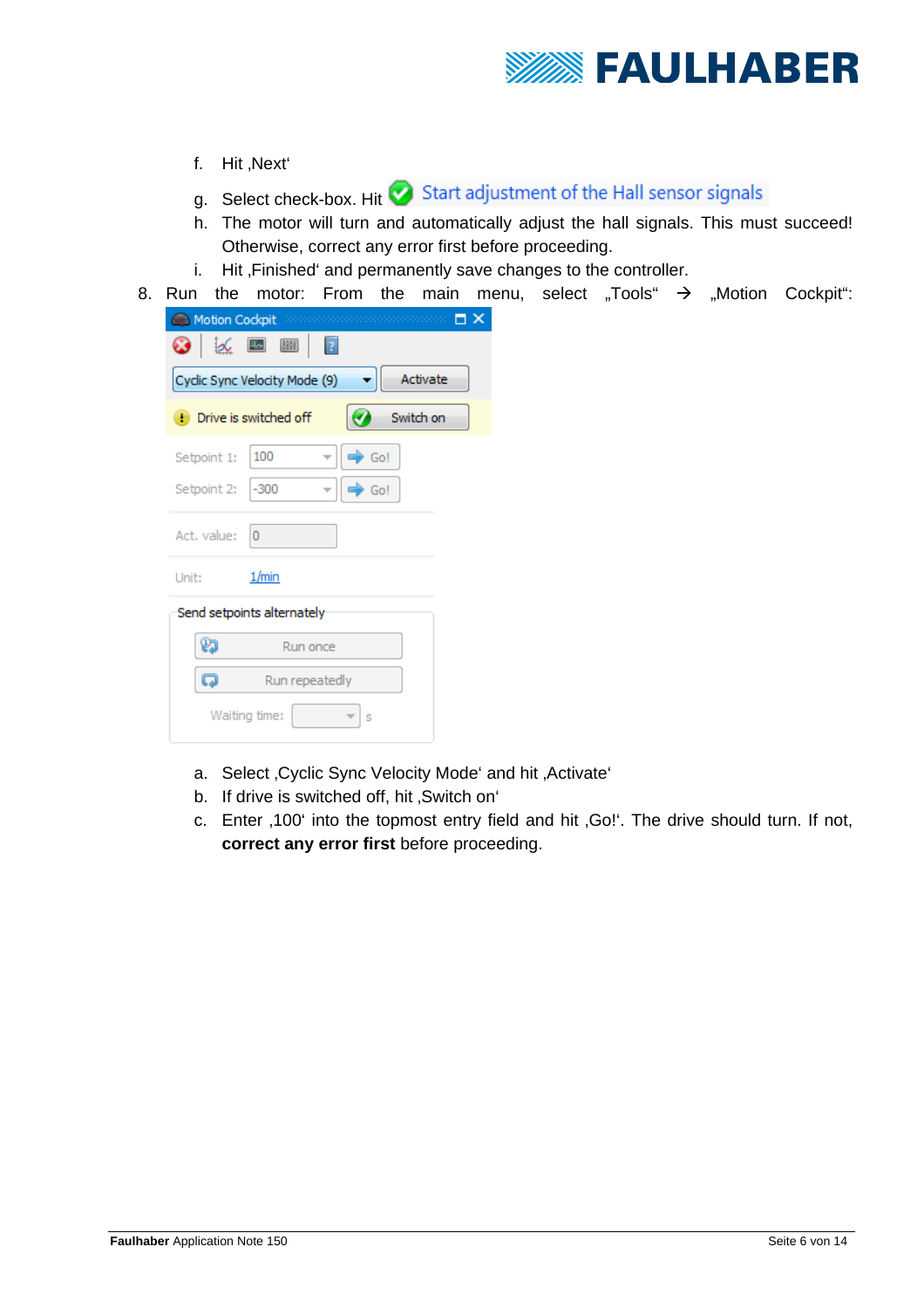

## **Beckhoff TwinCAT 2**

There are two types of PLC for controlling a drive: soft-PLCs and dedicated hardware PLCs. A Soft-PLC is a piece of software running on your computer. The better ones are deeply embedded into the Windows system and take over a whole kernel of your computer's processor, which then is not available any more to Windows. The simpler soft-PLCs like Beckhoff's TwinCAT are a regular program and must share resources with other programs. Thus, they are not hard real-time capable. FAULHABER does not recommend them. Additionally, Beckhoff's TwinCAT 2 only runs on 32 bit Windows and on 64 bit systems needs to be run in a virtual environment ("Windows Virtual PC": "XP Mode") which is a rather painful experience.

Far better results are achieved with dedicated hardware PLCs. For this documentation, a Beckhoff CX1010-N0100 is used. This PLC runs TwinCAT 2 in hard real-time.

For configuring the PLC you need to download at least the engineering version of TwinCAT. Download from: http://www.beckhoff.de/english/download/tc2-download.htm what suits your system: "TwinCAT 2.11 x64 Engineering" if you have a 64 bit operating system or "TwinCAT 2.11 R3" for 32 bit systems.

Install it, then restart your system.

#### **Install ESI**

From FAULHABER, you need the **EtherCAT Slave Information** file. For MC5004, it is FAULHA-BER\_MC5004\_12601\_#.xml, where "#" denotes the revision number of the drive's firmware. Additionally, you need FAULHABER\_Module\_Sync.xml.

Copy **both** files to the directory IO\EtherCAT of your TwinCAT installation. For TwinCAT 2, the base path normally is C:\TwinCAT, for TwinCAT 3 it is C:\TwinCAT\3.1\Config). TwinCAT must be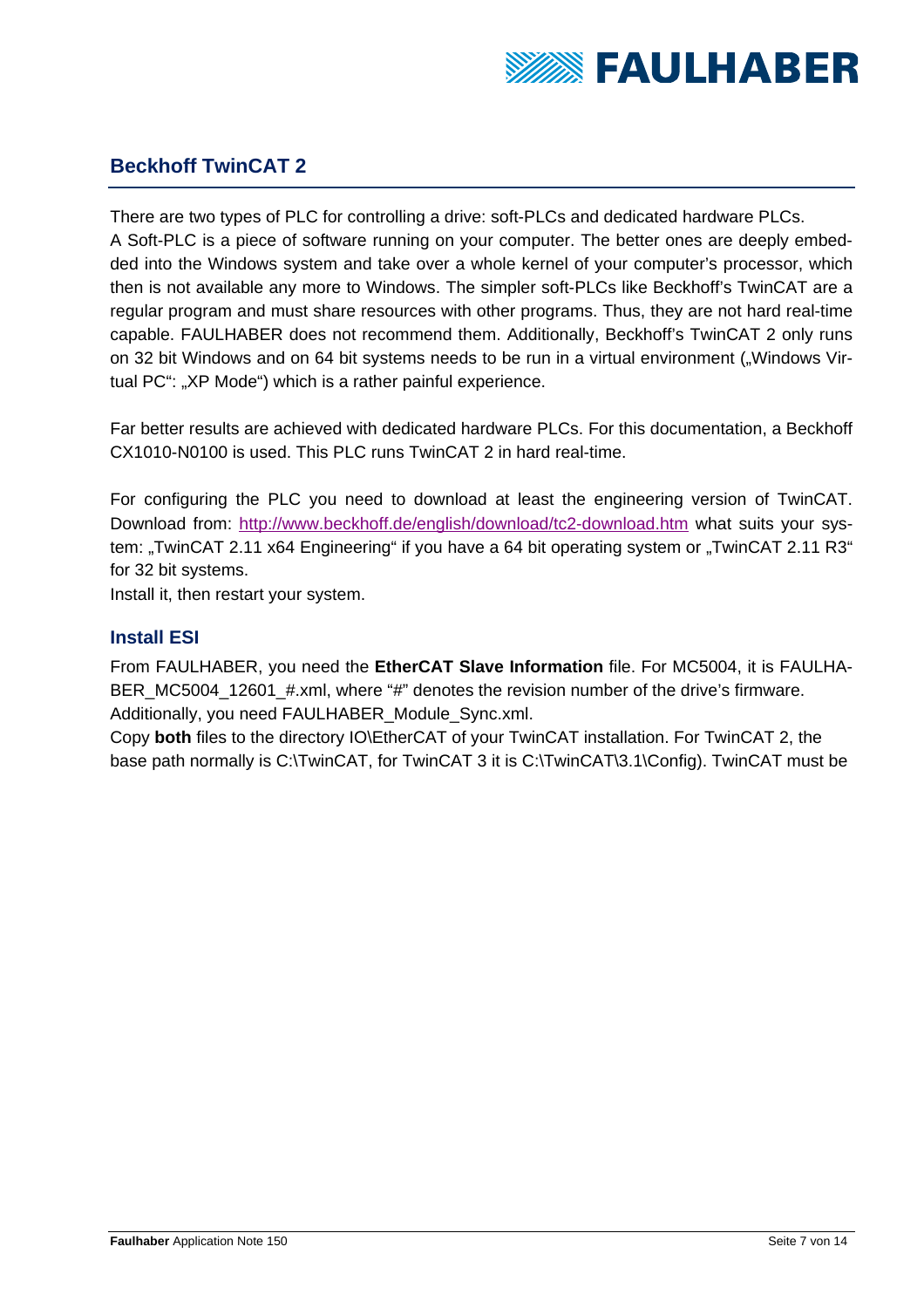

#### closed!

|                                                        | > Computer > Windows (C:) > TwinCAT > Io > EtherCAT > |
|--------------------------------------------------------|-------------------------------------------------------|
| <b>Bearbeiten</b><br>Ansicht<br><b>Extras</b><br>Datei | ?                                                     |
| Öffnen<br>Organisieren $\blacktriangledown$<br>×       | Neuer Ordner<br><b>Brennen</b>                        |
| TwinCAT<br>┻                                           | Name                                                  |
| 3.1                                                    | Faulhaber_MC5004_12601_5.xml                          |
| Þ<br>AdsApi                                            | Beckhoff ELx9xx.xml                                   |
| Boot                                                   | Beckhoff EL2xxx.xml                                   |
| Common32                                               |                                                       |
| Common64                                               | Beckhoff AX2xxx.xml                                   |
| <b>Driver</b>                                          | Beckhoff EP3xxx.xml                                   |
| EventLogger                                            | Beckhoff EKxxxx.xml                                   |
| ن ہ<br>Io                                              | Beckhoff EP2xxx.xml                                   |
| AddIns<br>$\triangleright$                             | Beckhoff EQ1xxx.xml                                   |
| CANopen                                                | Beckhoff ER1xxx.XML                                   |
| Ξ<br>Cp5613                                            | Beckhoff ER2xxx.XML                                   |
| <b>DeviceNet</b>                                       | Beckhoff ER3xxx.XML                                   |
| Esb                                                    | Beckhoff EP9xxx.xml                                   |
| EtherCAT<br>$\triangleright$                           | Beckhoff EL3xxx.xml                                   |
| Interbus                                               | Beckhoff EJ2xxx.xml                                   |

## **Setup TwinCAT**

Start TwinCAT by clicking the blue helmet on the right hand side of your computer's status bar:



Select , System Manager':

| <b>V</b> Über TwinCAT |  |
|-----------------------|--|
| E Ereignisanzeige     |  |
| System Manager        |  |
| PLC Control           |  |
| e Echtzeit            |  |
| Router                |  |
| System                |  |
| Ю                     |  |
| Eigenschaften         |  |
|                       |  |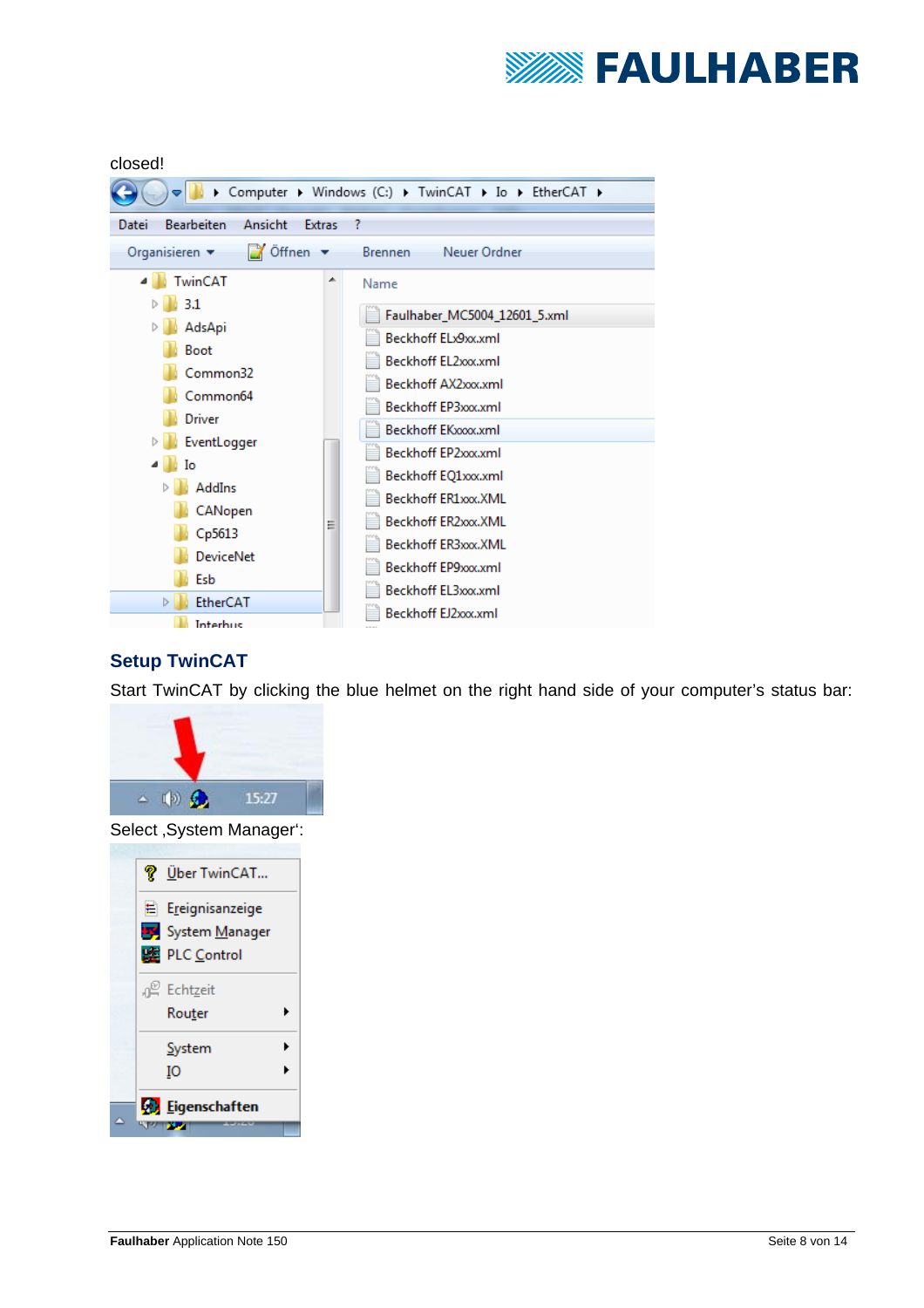



When SystemManager has started up, select File  $\rightarrow$  New to start a new project:

#### **Connect to your PLC**

Select , SYSTEM-Configuration' in the left pane, then , Choose Target' in the right:





| <b>Add Route Dialog</b> |           |                |           |                |            | $\mathbf{x}$            |
|-------------------------|-----------|----------------|-----------|----------------|------------|-------------------------|
| Enter Host Name / IP:   |           |                |           | Refresh Status |            | <b>Broadcast Search</b> |
| Host Name               | Connected | <b>Address</b> | AMS NetId | TwinCAT        | OS Version | Comment                 |
|                         |           |                |           |                |            |                         |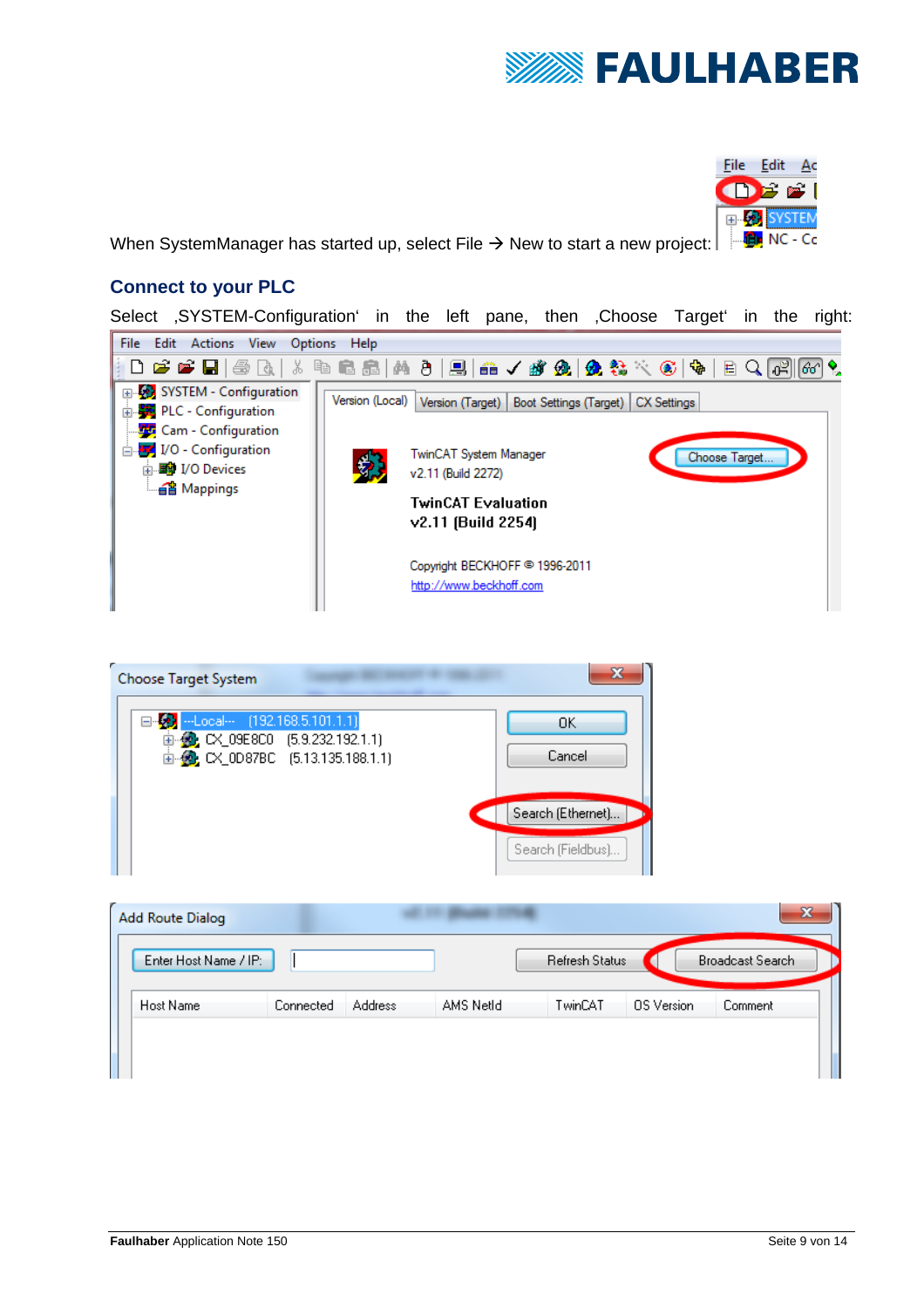

| Enter Host Name / IP:                                                                |                  |                                        |                                                    | Refresh Status                      |                                                | <b>Broadcast Search</b> |
|--------------------------------------------------------------------------------------|------------------|----------------------------------------|----------------------------------------------------|-------------------------------------|------------------------------------------------|-------------------------|
| Host Name                                                                            | Connected        | <b>Address</b>                         | AMS NetId                                          | TwinCAT                             | <b>OS</b> Version                              | Comment                 |
| CX_09E8C0<br>PC1176<br>PC1290                                                        | x                | 192.168.3.1<br>10.2.4.173<br>10.2.3.67 | 5.9.232.192.1.1<br>10.2.4.173.1.1<br>10.2.3.67.1.1 | 2.10.1341<br>2.11.2043<br>2.11.1552 | Win CE (6.0)<br>Win XP<br>Windows <sub>7</sub> |                         |
|                                                                                      |                  | m.                                     |                                                    |                                     |                                                |                         |
| ∢                                                                                    | CX_09E8C0        |                                        |                                                    | Route Name (Remote):                | PC1969                                         |                         |
|                                                                                      | 5.9.232.192.1.1  |                                        |                                                    | Target Route                        |                                                | <b>Remote Route</b>     |
|                                                                                      | TCP/IP           |                                        | ⊙                                                  | Project                             | ⊙                                              | None                    |
|                                                                                      | $\approx$ 09E8C0 |                                        |                                                    | ◉ Static                            |                                                | Static                  |
| Route Name (Target):<br>AmsNetId:<br>Transport Type:<br>Address Info:<br>O Host Name | IP Address       |                                        |                                                    | Temporary                           |                                                | Temporary               |

If your Backhoff PLC is directly connected to your PC, select , IP Address'. Otherweise, leave , Host Name'.

If prompted for a user name and password, use ,Administrator' as user and leave blank the password.

Hit, Close'.

## **Find the controller**

Select the just found PLC and hit, OK":

| Choose Target System                                                |        |
|---------------------------------------------------------------------|--------|
| ⊟ <sup>1</sup> / <sub>2</sub> --Local -- (192.168.5.101.1.1)        | ΠK     |
| ED CX_09E8C0 (5.9.232.192.1.1)<br>由-BC CX_0D87BC [5.13.135.188.1.1] | Cancel |
|                                                                     |        |

The mode indicator in the lower right corner should show , Config Mode'. If it is , Timeout', the connection does not work. You have a problem with your Beckhoff configuration and need to find out what it is.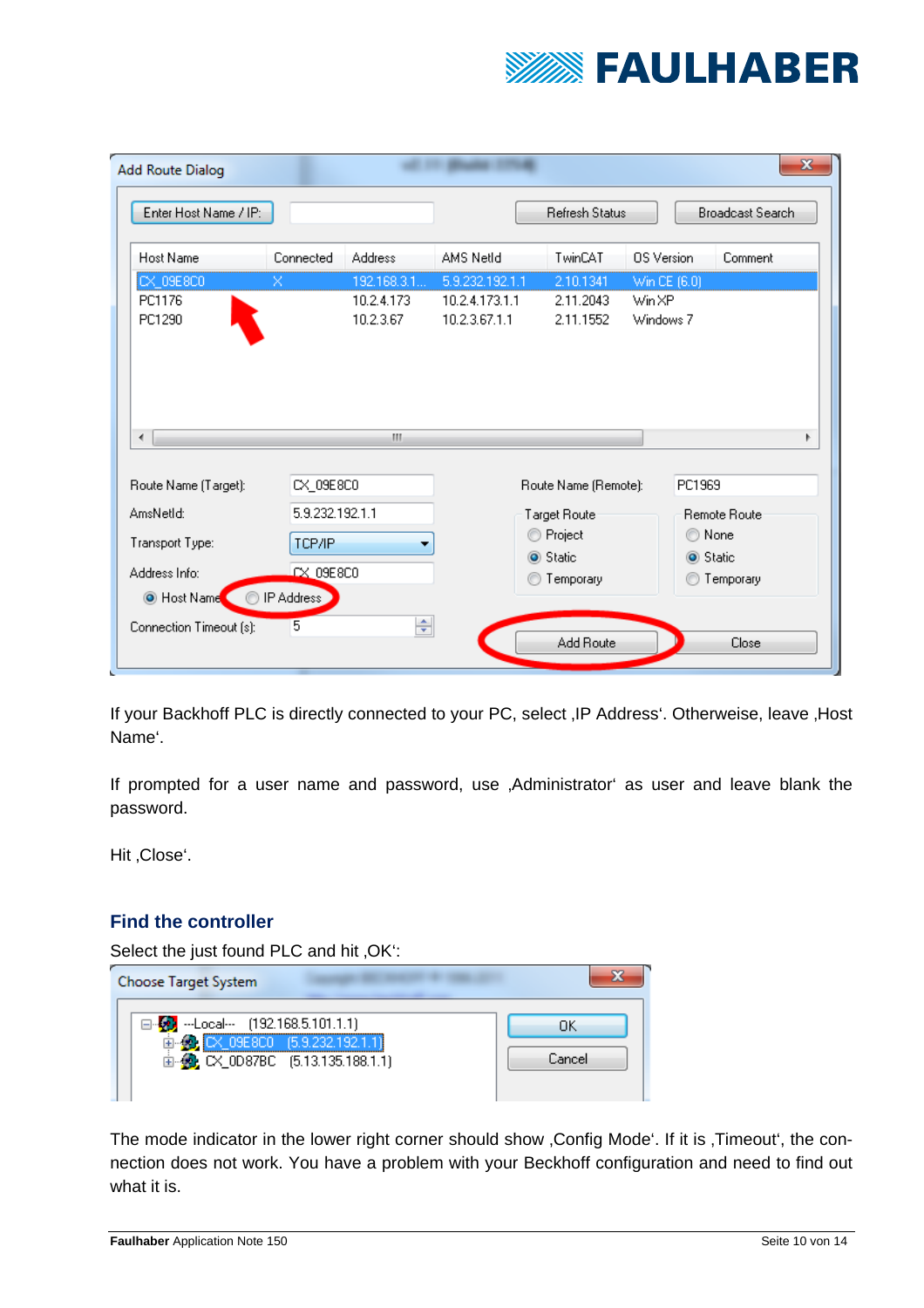

If it is , RTime', use , Actions'  $\rightarrow$  , Set/Reset TwinCAT to Config Mode' from the main menu.

|                                                                                                                                                                  | Unbenannt - TwinCAT System Manager - 'CX_09E8C0'    |               |             |                                                                                                                                                                                                                                                                                                                                                     | $\mathbf{x}$<br>o<br>$\Box$ |
|------------------------------------------------------------------------------------------------------------------------------------------------------------------|-----------------------------------------------------|---------------|-------------|-----------------------------------------------------------------------------------------------------------------------------------------------------------------------------------------------------------------------------------------------------------------------------------------------------------------------------------------------------|-----------------------------|
|                                                                                                                                                                  | File Edit Actions View Options Help                 |               |             |                                                                                                                                                                                                                                                                                                                                                     |                             |
|                                                                                                                                                                  | 0 6 6 8 8 4 4 5 6 8 8 8 9 8 9 8 9 8 9 8 9 8 9 8 7 8 |               |             | $\begin{picture}(130,10) \put(0,0){\line(1,0){10}} \put(15,0){\line(1,0){10}} \put(15,0){\line(1,0){10}} \put(15,0){\line(1,0){10}} \put(15,0){\line(1,0){10}} \put(15,0){\line(1,0){10}} \put(15,0){\line(1,0){10}} \put(15,0){\line(1,0){10}} \put(15,0){\line(1,0){10}} \put(15,0){\line(1,0){10}} \put(15,0){\line(1,0){10}} \put(15,0){\line($ |                             |
| E SYSTEM - Configuration<br>· <b>--</b> PLC - Configuration<br>Cam - Configuration<br>57 I/O - conniguration<br>Ė.<br><b>ED</b> I/O Devices<br><b>Allannings</b> |                                                     | Number Device | <b>Type</b> |                                                                                                                                                                                                                                                                                                                                                     |                             |
| Server (Port)                                                                                                                                                    | Timestamp                                           | Meldung       |             |                                                                                                                                                                                                                                                                                                                                                     |                             |
|                                                                                                                                                                  |                                                     |               |             |                                                                                                                                                                                                                                                                                                                                                     |                             |
| Ready                                                                                                                                                            |                                                     |               |             | CX 09E8C0 (5.9.232.192.1.1) Config Mode                                                                                                                                                                                                                                                                                                             |                             |

Select , I/O Devices', then click the magic wand:

A hint apears (, Not all types of devices...'), discard it.

Select all the new I/O devies that where found. And hit o.k.

When asked, confirm to scan for boxes.

When asked, do not append linked axis to NC-configuration.

Activate free run.



Somewhere in the left hand pane, the MC5004 shows up: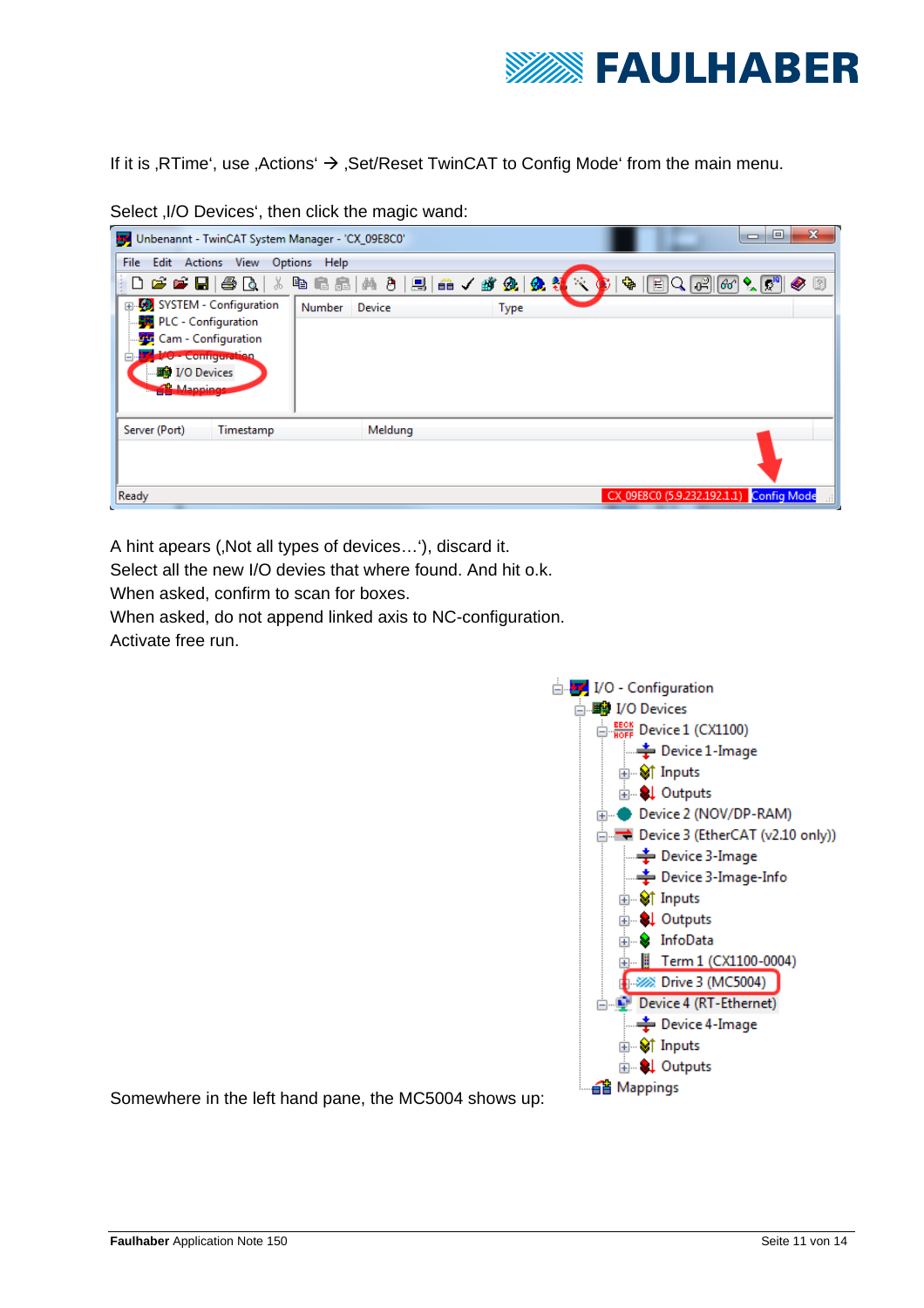

#### **Startup the controller**

Select the drive's master device. That is one level up from the MC5004:

□ VO - Configuration  $\Box$  $\blacksquare$  I/O Devices  $\frac{1}{\sqrt{2}}$  Device 3 (EtherCAT (v2.10 only)) Device 3-Image Device 3-Image-Info **ம்-** <sup>\$</sup>/† Inputs **E** © Outputs **E** SalinfoData m Term 1 (CX1100-0004) A 222 Drive 3 (MC5004) e Mappings

In the right-hand pane, select , Online'. The Output will be something like this:

| Adapter   EtherCAT   Online   CoE - Online<br>General |      |                           |                        |  |  |  |  |
|-------------------------------------------------------|------|---------------------------|------------------------|--|--|--|--|
| No                                                    | Addr | Name                      | State                  |  |  |  |  |
| H                                                     |      | 1001 Term 1 (CX1100-0004) | ΟP                     |  |  |  |  |
| "L2                                                   |      | 1002 Tem 2 (EK1110)       | ΟP                     |  |  |  |  |
|                                                       |      | Drive 3 (MC5004)          | OP LNK MIS LNK ADD A B |  |  |  |  |

If the 'State' is not only 'OP' but something which contains  $I(NK$  MIS LNK-ADD ...', the ethernet cables are plugged in in reverse. That is, the ,in'-cable is in the ,out'-port and vice versa. Correct that.

Select the MC5004 in the left hand pane. In the right-hand pane, select , Online':

| General           | EtherCAT   DC                                                                                                           |                     | Process Data   Slots |  |  | Startup   CoE - Online | Online |  |
|-------------------|-------------------------------------------------------------------------------------------------------------------------|---------------------|----------------------|--|--|------------------------|--------|--|
| Init<br>Op        | <b>State Machine</b><br>Bootstrap<br>OP<br>Current State:<br>Pre-Op<br>Safe-Op<br>ΟP<br>Requested State:<br>Clear Error |                     |                      |  |  |                        |        |  |
| <b>DLL Status</b> |                                                                                                                         |                     |                      |  |  |                        |        |  |
|                   | Camier / Open<br>Port A:                                                                                                |                     |                      |  |  |                        |        |  |
| Port B:           |                                                                                                                         | No Camer / Closed   |                      |  |  |                        |        |  |
| Port C:           |                                                                                                                         | No Carrier / Closed |                      |  |  |                        |        |  |
| Port D:           |                                                                                                                         | No Camer / Closed   |                      |  |  |                        |        |  |

The Current State' should be OP'. If it is something with Error', hit the Olear Error' button.

#### **Run the drive**

Cyclic data overwrites mailbox data every cycle! Thus, PDO-mapped data has to be changed in the process image. The rest must be changed in the object dictionary.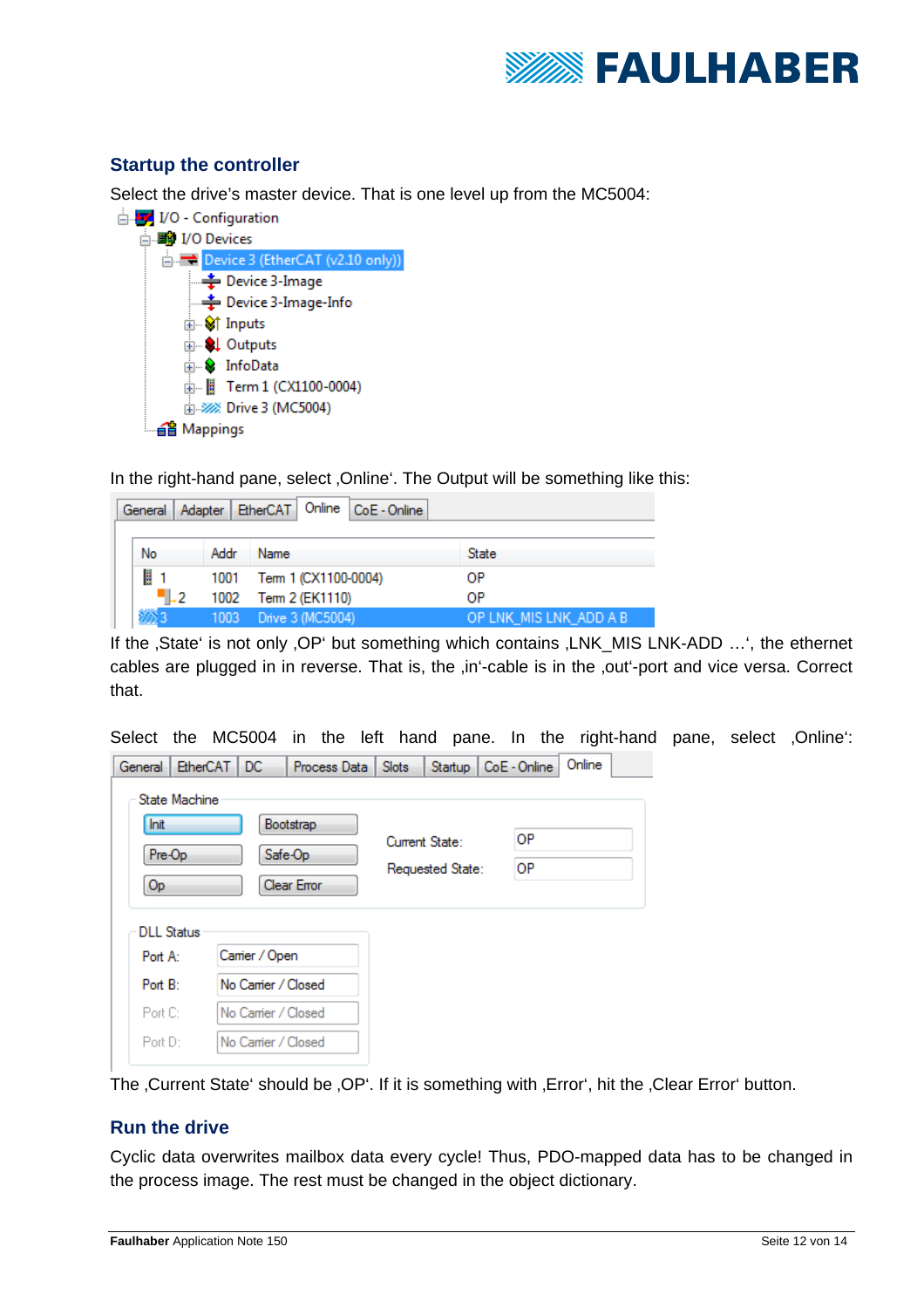

#### Switch the drive to cyclic position mode

You use the object dictionary for that. In Free-Run Mode, select the MC5004 in the left hand pane. Select , CoE-Online' in the right hand pane:



Scroll down to entry "6060", "Modes of operation".

Double-click on the value (should be .1') and enter 8 in the .Dec'-field of the popup. Hit OK.  $0.6061$ " =  $0.0008$  Modes of operation display" must change to 8.

#### Start the regulation

You use the process image for that. Enlarge the table in the lower right hand pane so you can read all entries:

| Name                   | Online              |  |  |  |
|------------------------|---------------------|--|--|--|
| <b>Of status word</b>  | 0x1040 (4160)       |  |  |  |
| <b>Of status word</b>  | 0x1040 (4160)       |  |  |  |
| ♦ position actual v    | 0xFFFFFD9F (-609)   |  |  |  |
| <b>Of status word</b>  | 0x1040 (4160)       |  |  |  |
| ♦ velocity actual v    | 0x00000004 (4)      |  |  |  |
| <b>Of</b> status word  | 0x1040 (4160)       |  |  |  |
| ♦ velocity actual v    | 0x00000004 (4)      |  |  |  |
| <b>Of</b> WcState      | o                   |  |  |  |
| ♦ Input Toggle         | 1                   |  |  |  |
| ♦ State                | 0x0008 (8)          |  |  |  |
| . Ads Addr             | 05 09 E8 C0 04 01 E |  |  |  |
| <b>♦↑Chn0</b>          | 0x00(0)             |  |  |  |
| <b>♦ DcOutputShift</b> | 0x00003264 (12900)  |  |  |  |
| ♦ DcInputShift         | 0x0079DF9C (7987    |  |  |  |
| L control word         | 0x0000(0)           |  |  |  |
| I target position      | 0x00000000 (0)      |  |  |  |

Note the entry , status word', the lower byte is 40(hex). Right-click on .control word' and select .Online Write'. Enter 6 and OK. The lower byte of the status word changes to 21(hex). Right-click on , control word' and select , Online Write'. Enter decimal 15 and OK. The lower byte of the status word changes to 27(hex). The motor is in regulation now.

#### **Position the drive**

Right-click on ,target position' and select , Online Write'. Enter decimal 10000 and OK. The motor should turn now. Observe ,position actual value', it should be 10000 as well.

Congratulations, you did it!